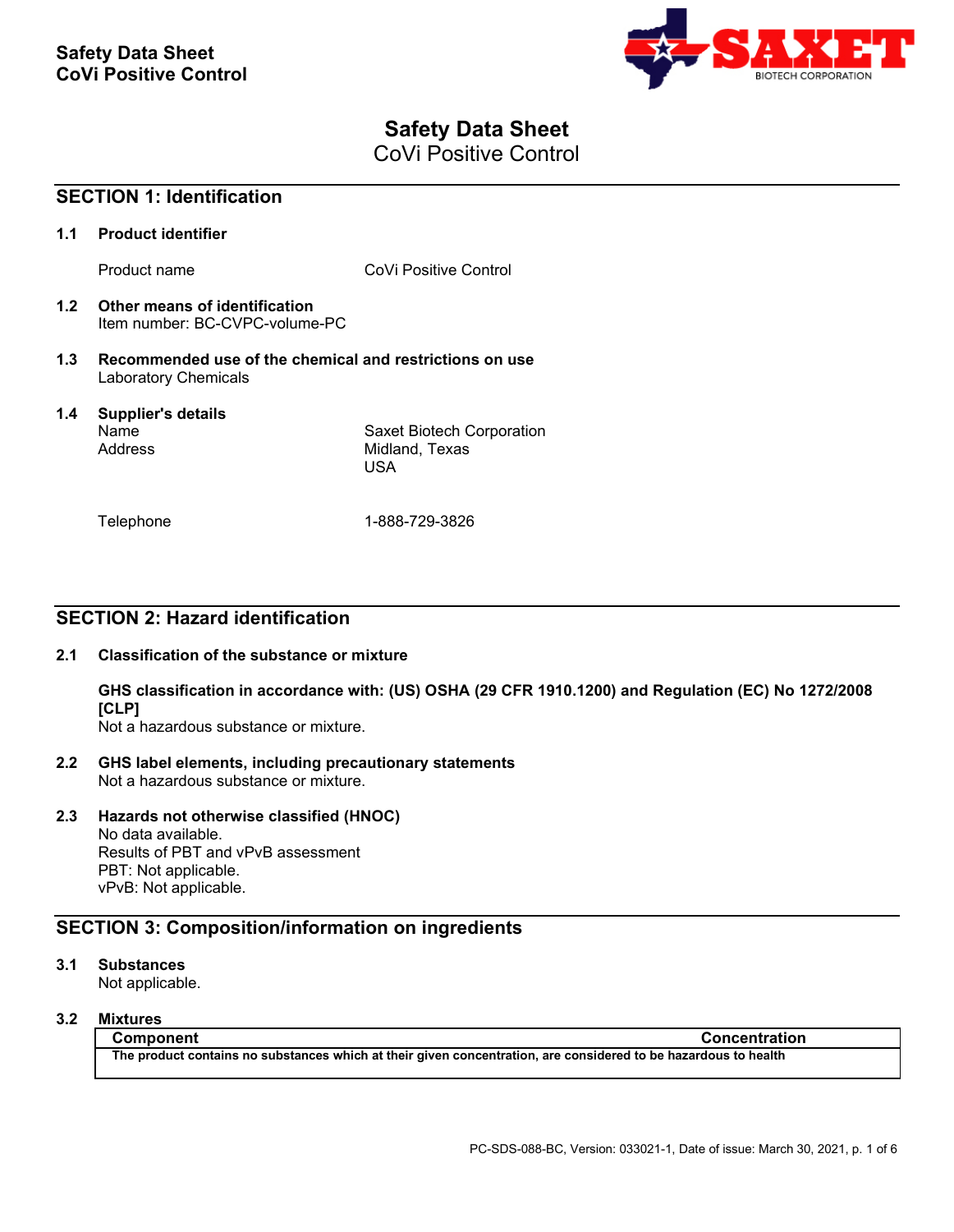

# **SECTION 4: First-aid measures**

### **4.1 Description of necessary first-aid measures**

| If inhaled              | Remove to fresh air and promote deep breathing. Get medical attention if<br>effects persist.                                                                                                                                                                                      |
|-------------------------|-----------------------------------------------------------------------------------------------------------------------------------------------------------------------------------------------------------------------------------------------------------------------------------|
| In case of skin contact | Wash with plenty of soap and water. Get medical attention if irritation<br>develops or persists.                                                                                                                                                                                  |
| In case of eye contact  | Rinse cautiously with water for several minutes. Remove contact lenses, if<br>present and easy to do. Continue rinsing. If irritation persists, get medical<br>attention                                                                                                          |
| If swallowed            | Call a poison center or doctor if you feel unwell. If vomiting occurs naturally,<br>have victim lean forward to reduce the risk of aspiration. Do NOT induce<br>vomiting unless directed to do so by medical personnel. Never give anything<br>by mouth to an unconscious person. |

# **4.2 Most important symptoms/effects, acute and delayed** The most important known symptoms and effects are described in the labelling (see section 2) and/or in section 11.

**4.3 Indication of immediate medical attention and special treatment needed, if necessary** Treat symptomatically and supportively.

# **SECTION 5: Fire-fighting measures**

### **5.1 Suitable extinguishing media** Use water spray, alcohol-resistant foam, dry chemical or carbon dioxide.

**5.2 Specific hazards arising from the chemical** No data available.

#### **5.3 Special protective actions for fire-fighters** Wear self-contained breathing apparatus for firefighting if necessary.

**Further information** No data available.

# **SECTION 6: Accidental release measures**

- **6.1 Personal precautions, protective equipment and emergency procedures** Wear personal protection recommended in Section 8. Avoid breathing vapours, mist or gas. Ensure adequate ventilation.
- **6.2 Environmental precautions** Avoid release to the environment. Do not allow to enter sewers/ surface or ground water.
- **6.3 Methods and materials for containment and cleaning up** Soak up with inert absorbent material. Pick up and keep in suitable, closed containers for disposal.

## **Reference to other sections**

For disposal see section 13.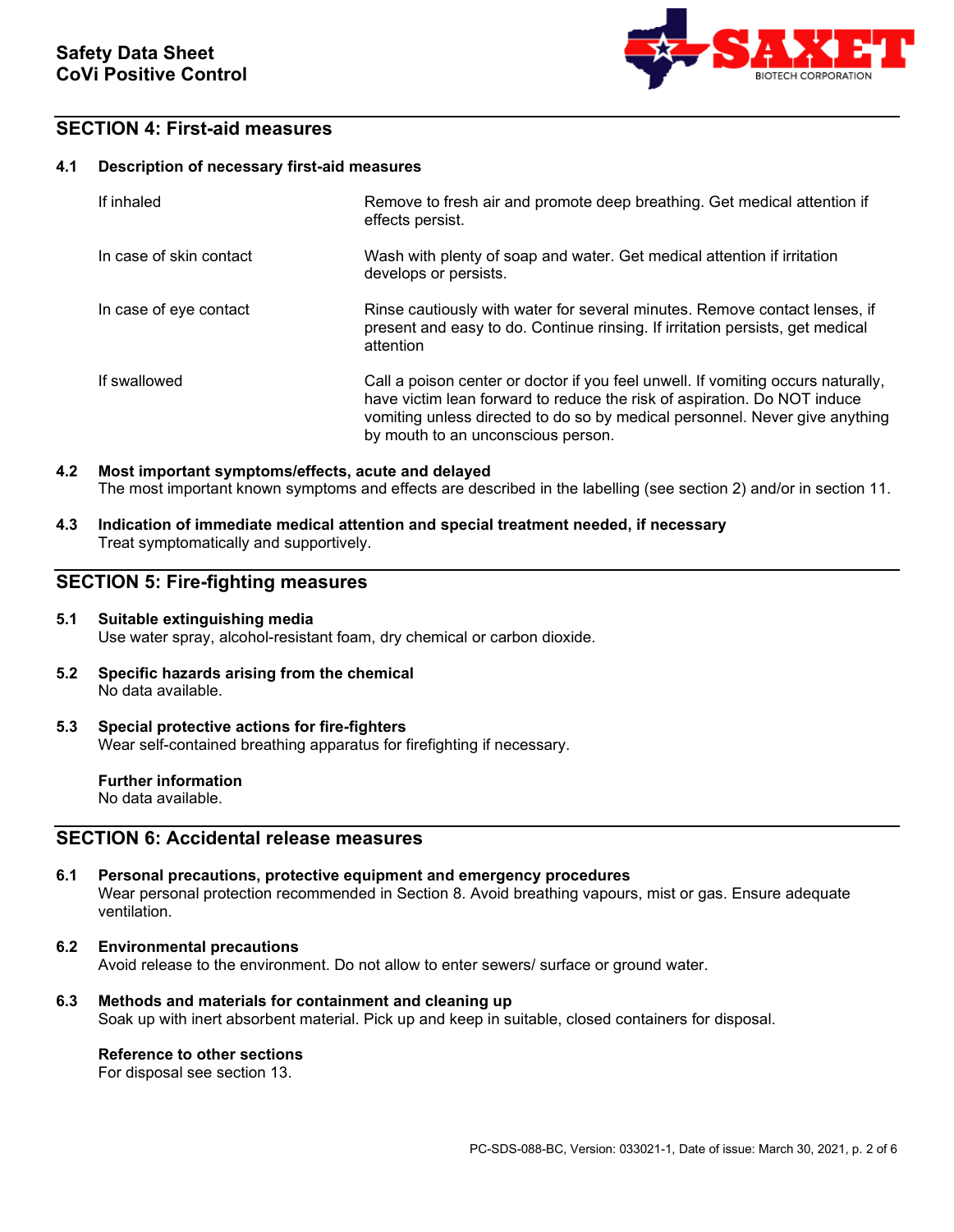

# **SECTION 7: Handling and storage**

### **7.1 Precautions for safe handling**

Handle in accordance with good industrial hygiene and safety practices. Wash hands with soap and water after handling.

### **7.2 Conditions for safe storage, including any incompatibilities**

Keep container tightly closed in a dry, cool and well-ventilated place. Containers which are opened must be carefully resealed and kept upright to prevent leakage.

### **Specific end use(s)**

Apart from the uses mentioned in section 1 no other specific uses are stipulated.

# **SECTION 8: Exposure controls/personal protection**

### **8.1 Control parameters**

No applicable occupational exposure limits

#### **8.2 Appropriate engineering controls**

Use ventilation adequate to keep exposures (airborne levels of dust, fume, vapor, gas, etc.) below recommended exposure limits.

### **8.3 Individual protection measures, such as personal protective equipment (PPE)**



**Eye/face protection** Safety glasses are recommended.

#### **Skin protection**

Wear protective gloves, such as nitrile gloves.

### **Body protection**

The type of protective equipment must be selected according to the concentration and amount of the dangerous substance at the specific workplace.

#### **Respiratory protection**

Provide good ventilation. Respiratory protection is not required under normal use conditions.

**Thermal hazards** No data available.

### **Environmental exposure controls**

No special environmental precautions required.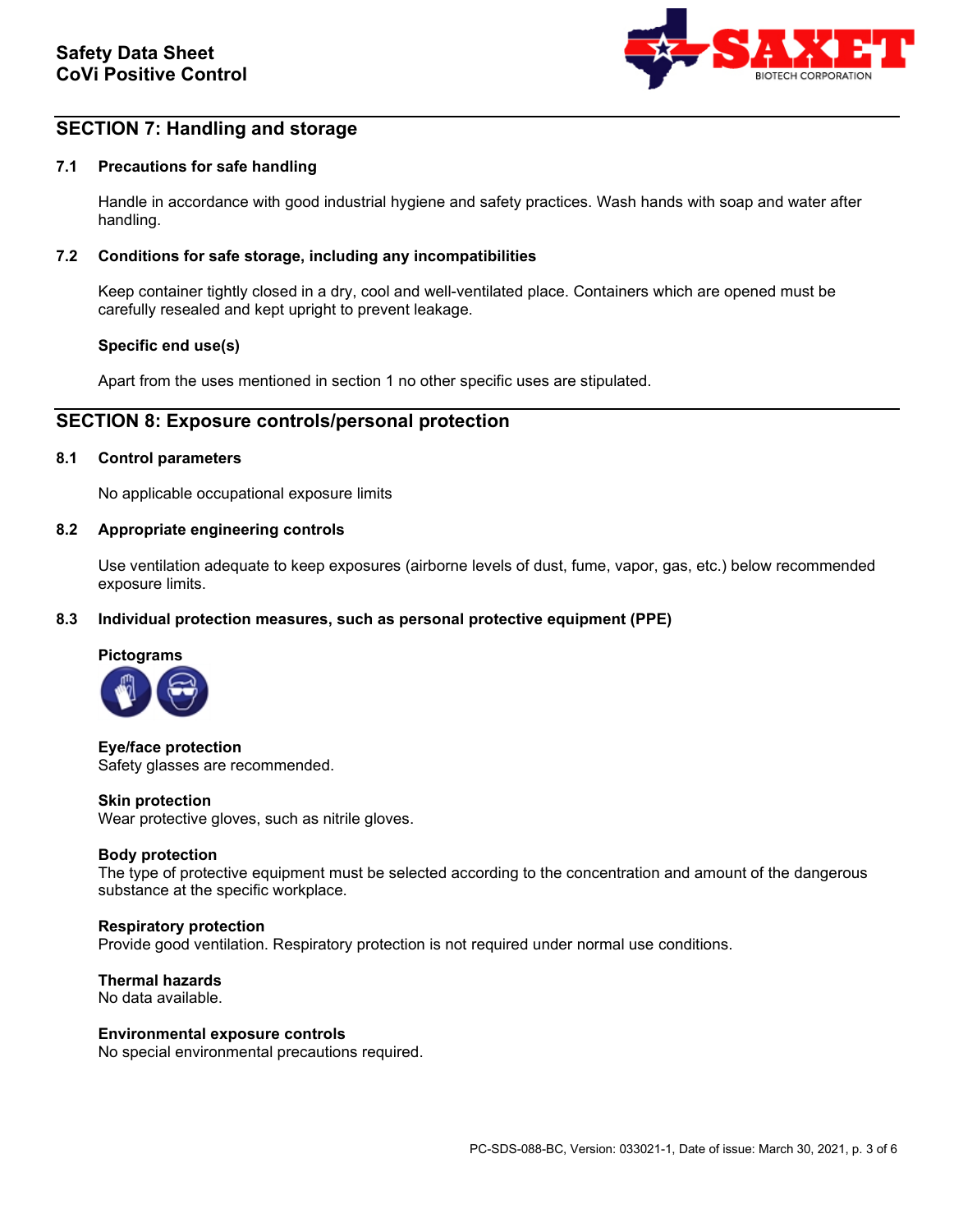

# **SECTION 9: Physical and chemical properties**

### **Information on basic physical and chemical properties**

Appearance/form (physical state, color, etc.) Colorless liquid<br>Odor Mo data availab Odor No data available Odor threshold **No data available.**<br>
DH No data available.<br>
Nixture has not be Melting point/freezing point<br>
Initial boiling point and boiling range<br>
No data available. Initial boiling point and boiling range<br>Flash point Evaporation rate<br>
Flammability (solid, gas) Not applicable. Flammability (solid, gas) Not applicable.<br>
Upper/lower flammability limits No data available. Upper/lower flammability limits and the second of the No data available.<br>
Upper/lower explosive limits and the No data available. Upper/lower explosive limits<br>Vapor pressure Vapor pressure<br>Vapor density de la communitative de la communitative de la construction de la communitative de la communitati<br>No data available. Vapor density<br>
Relative density<br>
Relative density<br>
No data available. Relative density<br>
Solubility(ies)<br>
Solubility(ies)<br>
Solubility(ies) Partition coefficient: n-octanol/water **No data available.**<br>Auto-ignition temperature **Note and Auto-ignition** Auto-ignition temperature and the Not applicable.<br>
Decomposition temperature Not applicable. Decomposition temperature Viscosity<br>
Explosive properties<br>
Explosive explosive explosive explosive explosive explosive explosive explosive explosive explosive explosive explosive explosive explosive explosive explosive explosive explosive explosive Explosive properties and the explosive properties of the explosive.<br>
Oxidizing properties and the explosive of the explosive. Oxidizing properties **Other safety information** No data available.

Mixture has not been tested<br>No data available. Not flammable.<br>No data available. Fully miscible with water.

# **SECTION 10: Stability and reactivity**

#### **10.1 Reactivity**

Non-reactive under normal use conditions.

#### **10.2 Chemical stability**

Stable under normal storage conditions.

- **10.3 Possibility of hazardous reactions** No data available.
- **10.4 Conditions to avoid** No data available.
- **10.5 Incompatible materials** No dangerous reaction known under conditions of normal use.

### **10.6 Hazardous decomposition products**

No data available.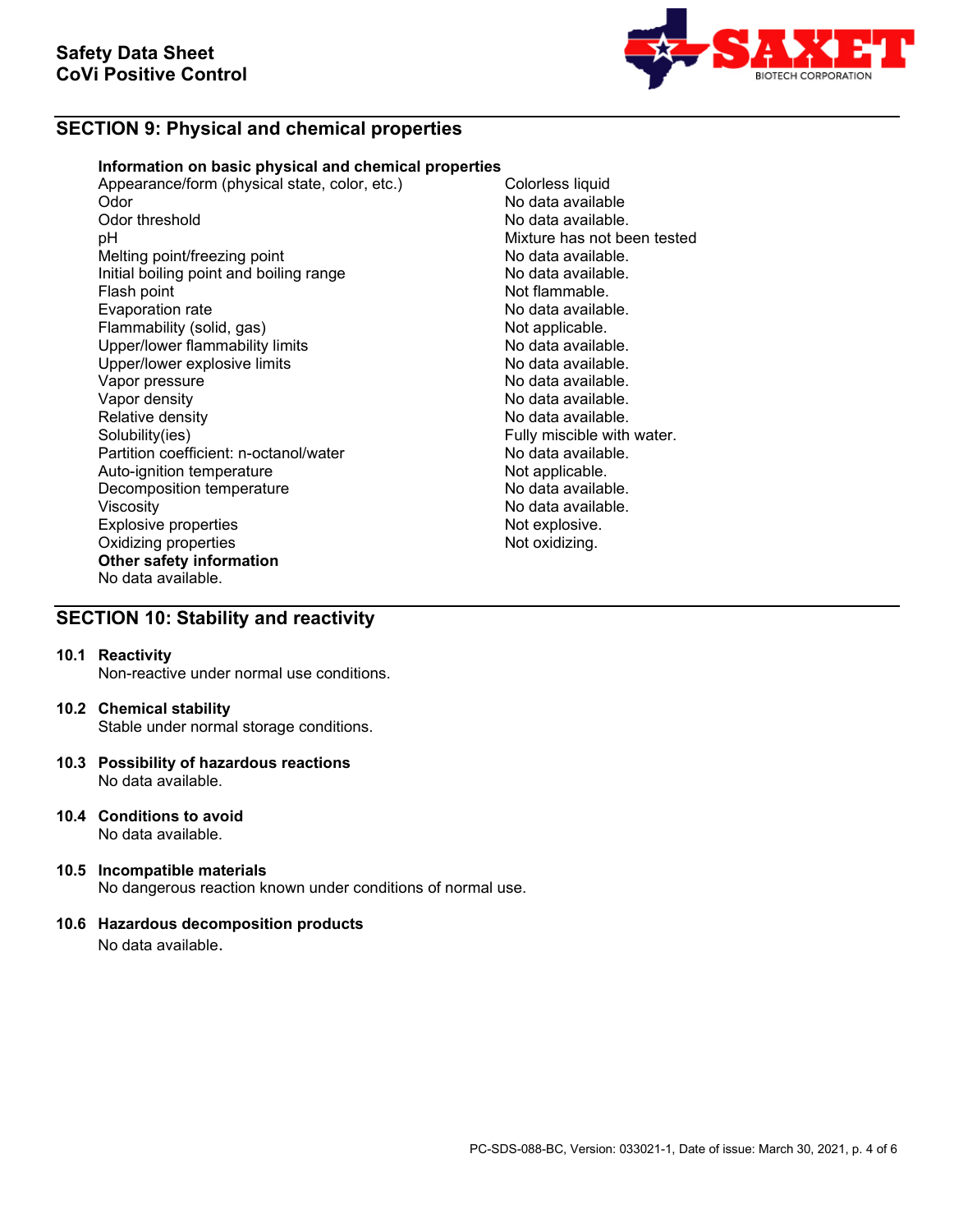

# **SECTION 11: Toxicological information**

**Information on toxicological effects:** There is no evidence available indicating acute toxicity

**Acute toxicity:** There is no evidence available indicating acute toxicity

**Skin corrosion/irritation:** Based on available data, classification data are not met.

**Serious eye damage/irritation:** Based on available data, classification data are not met.

**Respiratory or skin sensitization:** Based on available data, classification data are not met.

**Germ cell mutagenicity:** Based on available data, classification data are not met.

**Carcinogenicity:** Based on available data, classification data are not met.

IARC: No component of this product present at levels greater than or equal to 0.1% is identified as a carcinogen or potential carcinogen by IARC.

NTP: No component of this product present at levels greater than or equal to 0.1% is identified as a known or anticipated carcinogen by NTP.

OSHA: No component of this product present at levels greater than or equal to 0.1% is identified as a carcinogen or potential carcinogen by OSHA.

**Reproductive toxicity:** Based on available data, classification data are not met.

**STOT-single exposure:** Based on available data, classification data are not met.

**STOT-repeated exposure:** Based on available data, classification data are not met.

**Aspiration hazard:** Based on available data, classification data are not met.

# **SECTION 12: Ecological information**

**Toxicity:** No data available on product

**Persistence and degradability:** No data available on product

**Bioaccumulative potential:** No data available on product

**Mobility in soil:** No data available on product.

**Results of PBT and vPvB assessment:** PBT/vPvB assessment not available as chemical safety assessment not required/not conducted

**Other adverse effects:** No ecological problems are to be expected when the product is handled and used with due care and attention. Do not allow undiluted product or large quantities of it to reach ground water, water course or sewage system.

# **SECTION 13: Disposal considerations**

### **Disposal of the product**

Disposal should be in accordance with applicable Federal, State and local laws and regulations. Local regulations may be more stringent than State or Federal requirements.

**Disposal of contaminated packaging:** Dispose of as unused product.